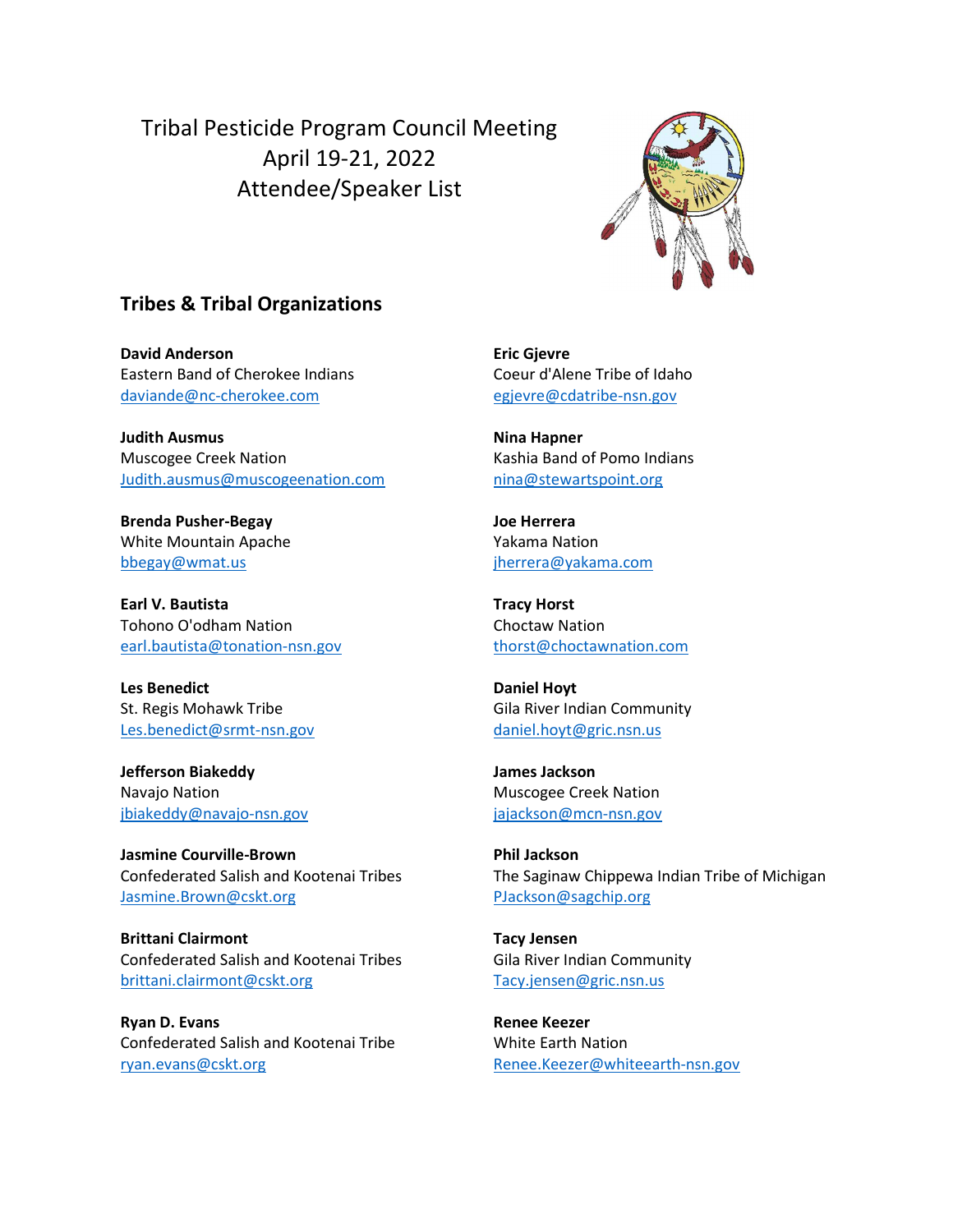Dave Lewis Yavapai Apache Nation dlewis@yan-tribe.org

Tony McCandless Gila River Indian Community tony.mccandless@gric.nsn.us

Andrea Mitchell Cocopah Indian Tribe mitchella@cocopah.com

Jim Mossett Mandan, Hidatsa and Arikara Nation jmossett@mhanation.com

Camilo Perez Quechan Indian Tribe pesticidesofficer@quechantribe.com

Jeremy Phillips Salt River Pima Maricopa Indian Community jeremy.phillips@srpmic-nsn.gov

Theodore Puetz Ak-Chin Indian Community TPuetz@ak-chin.nsn.us

Larry Scrapper Cherokee Nation larry-scrapper@cherokee.org

Bob Shimek White Earth Tribal & Community College Robert.shimek@wetcc.com

Julie Simpson Nez Perce Tribe julies@nezperce.org

Gerald Wagner Blackfeet Tribe Beo.director@gmail.com

James Williams Muscogee Creek Nation jwilliams@mcn-nsn.gov

Ron Workman The Choctaw Nation of Oklahoma rworkman@choctawnation.com

## Federal Attendees

Helene Ambrosino EPA/OECA ambrosino.helene@epa.gov

Maya Babu EPA Babu.maya@epa.gov

Jonathan Binder EPA/OECA Binder.Jonathan@epa.gov

Janet Camp EPA Camp.janet@epa.gov Mike Daniels EPA Daniels.michael@epa.gov

Devin Donaldson EPA Region 8 Donaldson.devin@epa.gov

Amanda Hauff EPA/OCSPP hauff.amanda@epa.gov

Blake Huff EPA, Region 8 Huff.Blake@epa.gov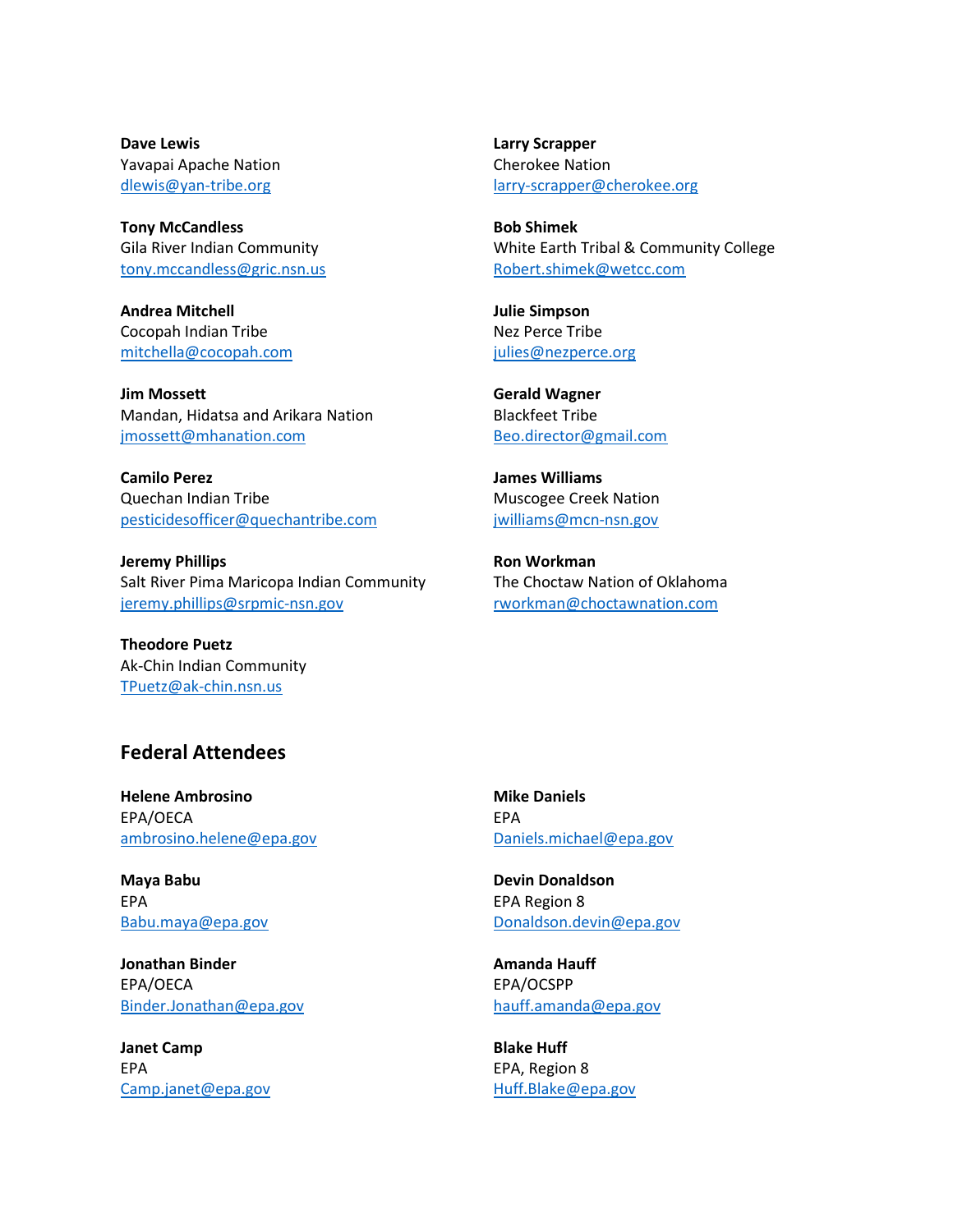Robert Koethe EPA Region 1 koethe.robert@epa.gov

Victoria Kurker EPA Kurker.victoria@epa.gov

Loren LaPointe EPA Office of Program Support, OCSPP Lapointe.Loren@epa.gov

Ed Messina EPA/OCSPP Messina.edward@epa.gov

Mike Metzger EPA/OPP Metzger.michael@epa.gov

Kelsey Miller EPA/ORD Miller.kelsey@epa.gov

Sierra Moline EPA, FIFRA moline.sierra@epa.gov

Amy Mysz EPA Region 5 mysz.amy@epa.gov

David Nadrchal EPA Nadrchal.david@epa.gov

Eric Nystrom EPA nystrom.eric@epa.gov

Victoria Oliver EPA Oliver.victoria@epa.gov Zack Pendley EPA Pendley.zachary@epa.gov

Katilin Picone EPA Office of Program Support, OCSPP Picone.Kaitlin@epa.gov

Rachel Ricciardi EPA Office of Program Support, OCSPP Ricciardi.Rachel@epa.gov

Jennie Romer EPA Romer.jennie@epa.gov

Meleia Rose EPA Rose.meleia@epa.gov

Emily Ryan EPA Office of Program Support, OCSPP ryan.emily@epa.gov

Carolyn Schroeder EPA/OPP Schroeder.carolyn@epa.gov

Mark Smith EPA Smith.marka@epa.gov

Thomas Swenson EPA Swenson.thomas@epa.gov

Lance Wormell EPA Wormell.lance@epa.gov